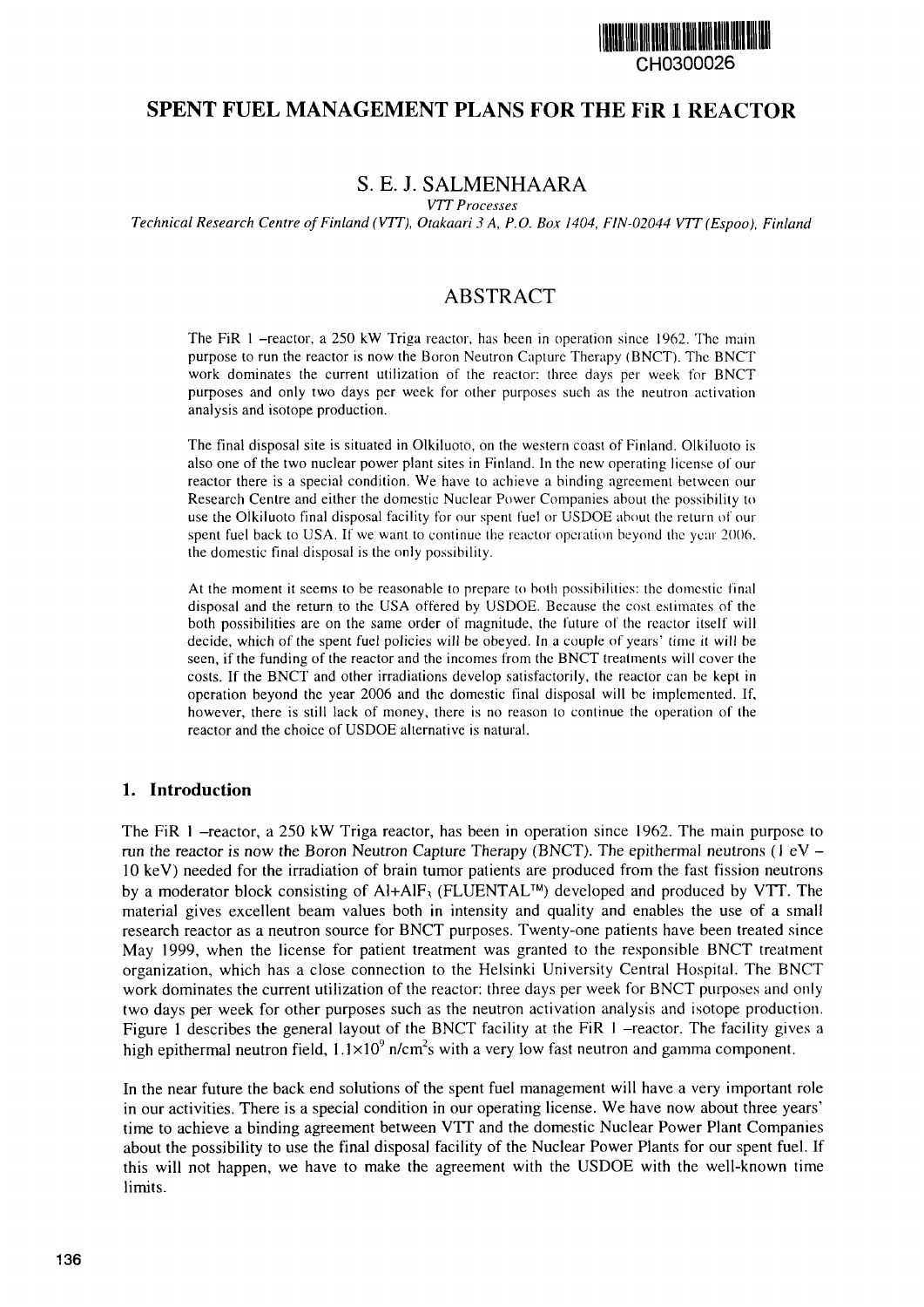

Figure 1. BNCT Facility at the FiR 1-reactor

## 2. Current situation

In Finland also the research reactor must have a nuclear waste management plan, which contains among others a part for spent fuel management. The plan describes the methods, the schedule and the cost estimate of the whole spent fuel management procedure starting from the removal of the fuel from the reactor core and ending to the final disposal. The plan has been based on the assumption that the final disposal site will be somewhere in Finland. The Finnish Parliament ratified in May 2001 the decision in principle on the final disposal facility to be situated in Olkiluoto, on the western coast of Finland, for the spent fuel of the nuclear power plants. Olkiluoto is also one of the two nuclear power plant sites in Finland. The final disposal facility is supposed to be in operation in 2020.

There is a special condition in the current operation license of our reactor. We have to achieve a binding agreement between our Research Centre and the domestic Nuclear Power Plant Companies about the possibility to use the joint final disposal facility of the Nuclear Power Plants for our spent fuel, if we want to continue the reactor operation beyond the year 2006. We have had already for twelve years an agreement in principle with one of the Nuclear Power Companies about the final disposal matter, but it does not satisfy the requirements any more. If an acceptable agreement will not be accomplished in about three years' time, we have to use the USDOE alternative with the wellknown time limits. The Ministry of Trade and Industry has the responsibility to decide, if the agreement is acceptable or not. Before we can start the real negotiations about the final disposal of our spent fuel with the Nuclear Power Companies, we have to prepare a safety study about the behaviour of the Triga fuel in the final disposal surroundings.

The operation license of our reactor will expire in 2011. It is very probable that there will be certain waiting time from the shut down of the reactor to the opening of the final disposal facility. Therefore there have to be a sufficient interim storage for the spent fuel before the transportation to the final disposal facility. After enlargement work in 1997 we have sufficiently storage capacity for the fuel in the reactor building. In addition to the domestic final disposal solution there is still the USDOE alternative available until 2006.

## 3. Finnish **Final** disposal solution

The Finnish Nuclear Power Companies founded in 1995 a separate company Posiva to develop the technology and carry out safety analysis and site investigations for implementing spent fuel final disposal. In 1999 Posiva submitted an application for a decision in principle for a final repository to be built at Olkiluoto, the site of two nuclear power plant units. At the end of the year 2000 the Finnish government approved the application and sent it to the parliament for ratification. The ratification took place in May 2001. Separate licenses still will be needed for the construction of the facility, scheduled